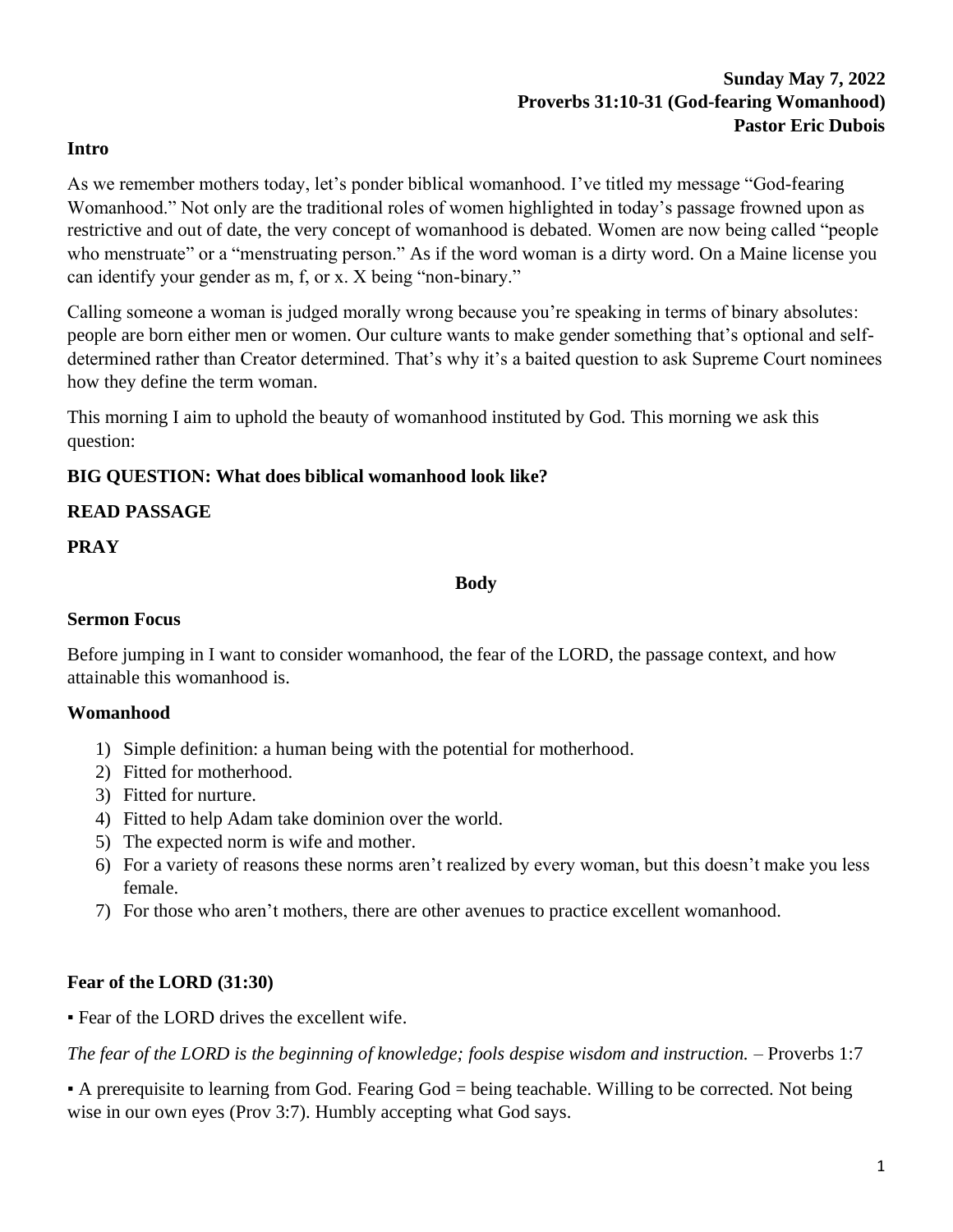*The fear of the LORD is hatred of evil. Pride and arrogance and the way of evil and perverted speech I hate.* – Proverbs 8:13

▪ Opposing what God opposes. Affirming what God affirms. Not treating sin casually.

Fear in the relational context is reverence and awe for God without fear of his rejection. We can be free from fear of punishment for our sin through faith in Jesus. If we've repented and believed, Jesus took the punishment we deserve and we're declared righteous and not guilty. Peace with God comes through turning from rebellion to faith in Jesus, his death, and his resurrection. But we should fear hardening our heart against God and having to receive his discipline (Prov 28:14).

Fear is a function of trust. We trust what God says about himself and how he deals with us. So we respect God, which **overcomes our tendency to refuse correction and pursue sin.**

## **Passage Context**

Context: father writing to a son (intended audience is children!).

▪ The woman you must pursue [to my children!].

▪ Treasure this woman more than gold. Treasure fear of the LORD, don't treasure beauty! Avoid women who reject God's Word regardless of how beautiful they are.

▪ To my daughter: aspire to be this sort of woman!

▪ This closes Proverbs = a woman embodying the concepts of wisdom found throughout Proverbs. Fearing God results in this sort of womanhood. [In different ways men should pursue these attributes too!]

#### **Is this sort of womanhood attainable?**

▪ YES!!! This isn't an impossible ideal. This is a way of a life, a standard to strive after.

- This woman is rare, but she is out there. She can be found (31:10).
- These are attributes that should be present, but not yet perfected.

• The message today is not try harder and you can do it. The message today is don't be discouraged if you don't perfectly measure up. The message today is strive after these qualities in the fear of the LORD.

▪ Our passage is saying these attributes should be true of every Christian woman to some degree. If you're not married, these characteristics can be true of you too.

## **Thoughts on the new birth**

Our confidence to live the ideal is the indwelling Holy Spirit:

*Therefore, my beloved, as you have always obeyed, so now, not only as in my presence but much more in my absence, work out your own salvation with fear and trembling, <sup>13</sup> for it is God who works in you, both to will and to work for his good pleasure.* – Philippians 2:12-13

▪ Strive after the ideal in the fear of LORD with confidence that God is working change in you. That's God confidence not self-confidence. That's confidence that as we engage in spiritual disciplines like confession of sin, prayer, Bible intake, good Christian books, attending our weekly gathering, fellowship with God's people, etc. God will work these attributes in us over time. ("work out" = our duty). No quick fix. No instant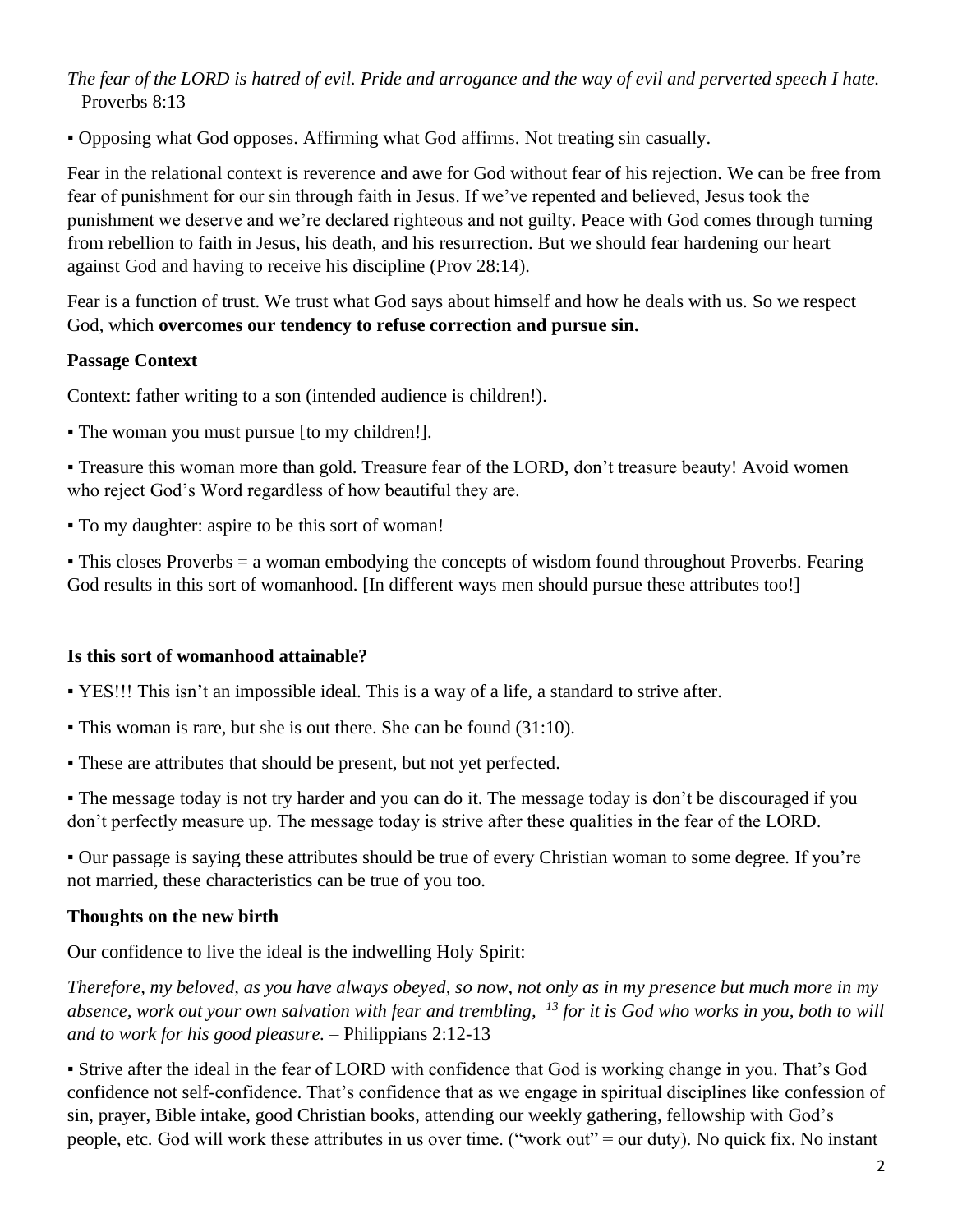character. Effort rooted in faith that yields new patterns in our lives. Godly direction not instant perfection. We expect change because of the new birth.

- Do you have confidence in the Word of God and the Spirit of God?
- Don't say: "This is impossible so why bother. Say I can be these things through Christ in me."

▪ My aim isn't to arouse guilt or shame or despair. My aim is set forth an ideal. To inform. And then to arouse effort and movement towards this ideal. For this sort of spirituality to be our church culture.

## **Point 1: Trustworthy and stable (31:12-13, 23, 28)**

### **Trustworthy and stable**

*The heart of her husband trusts in her, and he will have no lack of gain. <sup>12</sup> She does him good, and not harm, all the days of her life.* – 31:12-13

Her husband has no worries because she's stable and consistent, not up and down (*"all the days of her life"*).

## **Illustration: revival/experiential spirituality**

When I was dating my wife I perceived something very ironic: she met the biblical standard for a godly woman but she didn't meet the standard those who discipled me set. I'll call it the experiential/revival woman:

- 1) Emotional experiences during services (raising hands, weeping, always going to the "altar" for prayer).
- 2) Lets everyone know how excited they are about Jesus. Talks a lot about their love for Jesus.
- 3) Christian bumper stickers. Christian book marks. Listens to the latest Christian music.

They'd call this the "on-fire" Christian. Look for this woman. I was humorously puzzled. Kaitlin wasn't "onfire" for the LORD by this definition. No she was just godly. Obedient. Trustworthy. Stable. Consistent. Wise. Shaped by Scripture. Somehow I was to think that a woman who matched up with Scripture wasn't good enough? A bizarre spirituality indeed. **Biblical spirituality is practical, tangible, concrete.**

What I'm saying is we ought to be stable, dependable people that others can count on. What's the result?

Her husband succeeds in the community (31:23). Her children and husband bless her (31:28). Being trustworthy creates affection and respect. Thus the phrase, "respect in earned, not given." Through her conduct, the excellent wife has earned respect and affection.

# **Point 2: Hard working (31:13-15, 31:18b, 31:19, 31:21-22, 31:24, 27)**

## **Explanation**

This theme is most prevalent:

- 1) She obtains materials (31:13).
- 2) She produces goods (31:19).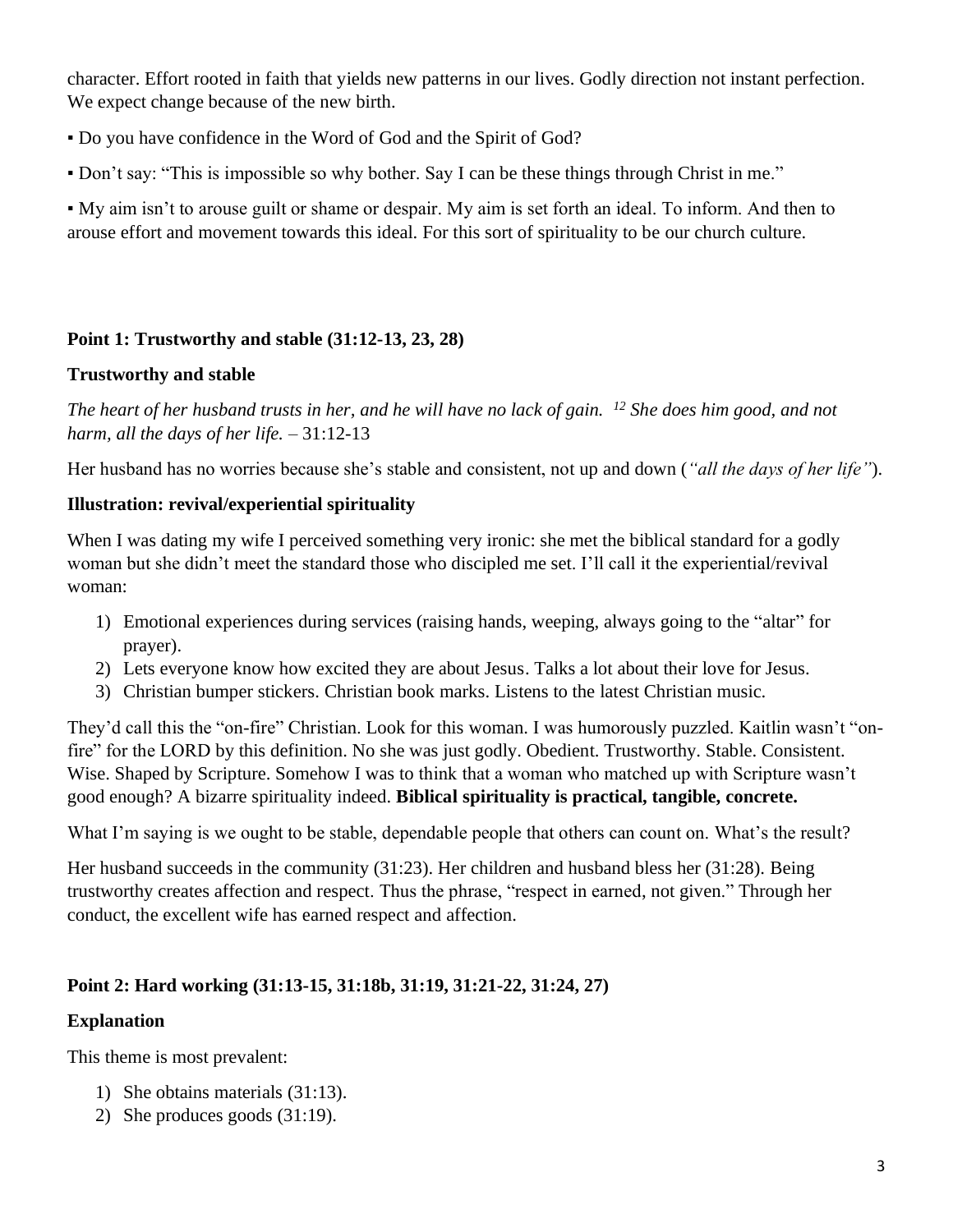- The doubling spindle makes clothing.
	- 3) She sells goods (31:24).
	- 4) She uses the proceeds to bring food home (31:14).

*She is like the ships of the merchant; She brings her food from afar.* – 31:14

▪ Trading ships sell and buy.

*She makes linen garments and sells them; she delivers sashes to the merchant.* – 31:24

- 5) She gets up early (31:15) and works late into the night  $(31:18)$  = great work ethic.
- She refrains from idleness (31:27). She doesn't stay home to watch soap operas or play video games.

• The picture is a woman on the lookout for needs in the home who makes sure everything necessary is covered. Not lazy. Not that rest is sin. Just that duties must be fulfilled.

6) She takes care of those in her household (31:15, 21-22).

▪ They have clothing appropriately for cold weather and bedding to sleep in (31:21-22).

▪ She's not afraid of the snow because through hard work she's prepared for it.

#### **Application**

I just want to note that her work ethic is a consequence of her fear of the LORD. She works hard because she fears God. In other words, our attitude towards the dishes reveals a presence or absence of the fear of the LORD.

Yes we have blind spots galore. As we learned in Matthew, Jesus' commands touch all of life because faith in God touches all of life. Including the dishes.

#### **Point 3: Decision-making (31:16, 31:18a, 31:26a)**

#### **Explanation**

The excellent wife has wisdom. She makes good decisions.

1) She selects a field, purchases it, and plants a vineyard (31:16).

▪ Note the vineyard succeeded. She purchased a good field.

- 2) *"She perceives that her merchandise is profitable"* (31:18a) = good business sense.
- 3) *"She opens her mouth with wisdom"* (31:26a).
- Her words are characterized by wisdom. Anywhere from business sense to moral sense.

#### **Application**

Part of fearing God is having good sense. The Proverbs themselves are rules of how life generally works. If you work hard you'll generally have money. If you plan in advance, things will usually turn out well. If you use your speech well, your life won't be filled with contention. Wise living doesn't guarantee success. There are exceptions (economic conditions beyond our control, difficult people who are difficult regardless of how you speak to them). But generally a life that is wise is a life that prospers (not just finances!).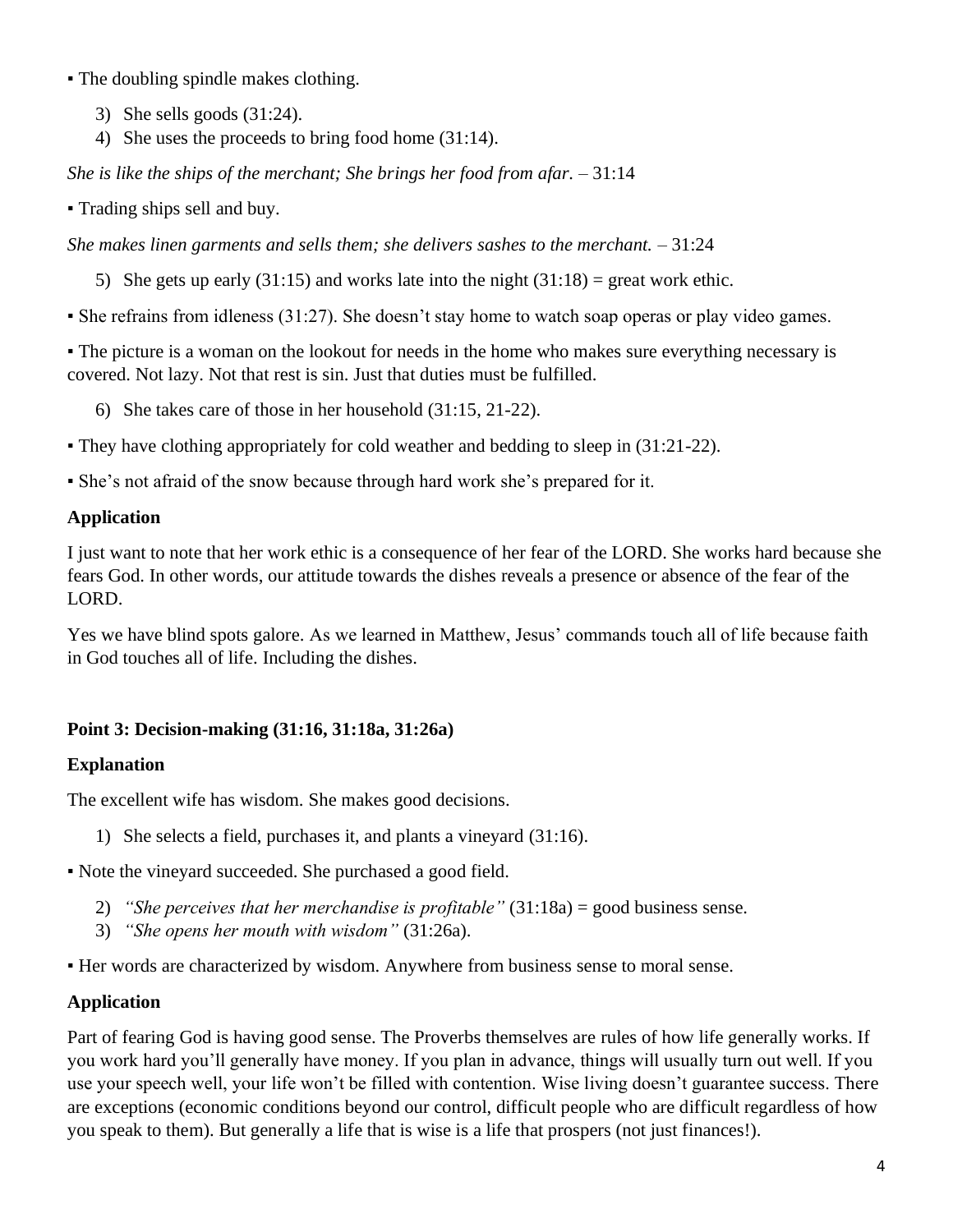Do you use biblical principles to guide your decisions? Wisdom = sound application of biblical principles.

## **Point 4: Kindness (31:20, 31:26b)**

## **Explanation**

The excellent wife deals kindly with others:

1) *She opens her hand to the poor and reaches out her hands to the needy.* – 31:20

▪ Open checkbook and looks to help.

• This is people in need through no fault of their own. In the Proverbs the poor is a different category than the fool or the sluggard.

2) Her teaching is characterized by kindness (31:26b).

She cares for the needs of her maidens (31:15).

# **Application**

The way we relate to God shapes the way we deal with others. In other words, if we fear God we'll deal kindly with those people whom God has chosen to bring into our lives. We love our neighbor because we first love God. Loving our neighbor is one way we fear God. In loving our neighbor, we're humbly following God's instruction.

## **Point 5: Takes care of herself (31:17, 25)**

## **Explanation**

While beauty isn't her calling card (31:30), she does take care of her body.

*She dresses herself with strength and makes her arms strong.* – 31:17

She is capable of doing the work because she makes herself able. I'm not trying to shame those of you who have impossible physical problems that hinder natural function. Just saying that she does these things as a result of determination to be able. A physical goal with effort to meet that goal.

Let's tear down another unbiblical spirituality I've encountered. Godliness = ugliness. A woman prides themselves on physical beauty and then becomes a believer. Grieved by their vanity and convinced that beauty is vain, she proceeds to let herself go because to desire beauty would be sinful. Is she right?

I don't think so. I once heard on an Iron Sharpens Iron message something like "a woman that doesn't care about beauty is a scarred woman."

## **Illustration**

Women like Phyllis Thorne and Bobbi have on more than one occasion asked me what I thought about the flowers. The honest answer is I didn't notice. I really don't care about floral arrangements. But women do. Because treasuring beauty is part of their God-given design. If it's natural for women to care about beautiful flowers and beautiful clothing and beautiful home décor, it's natural for women to care about their physical appearance.